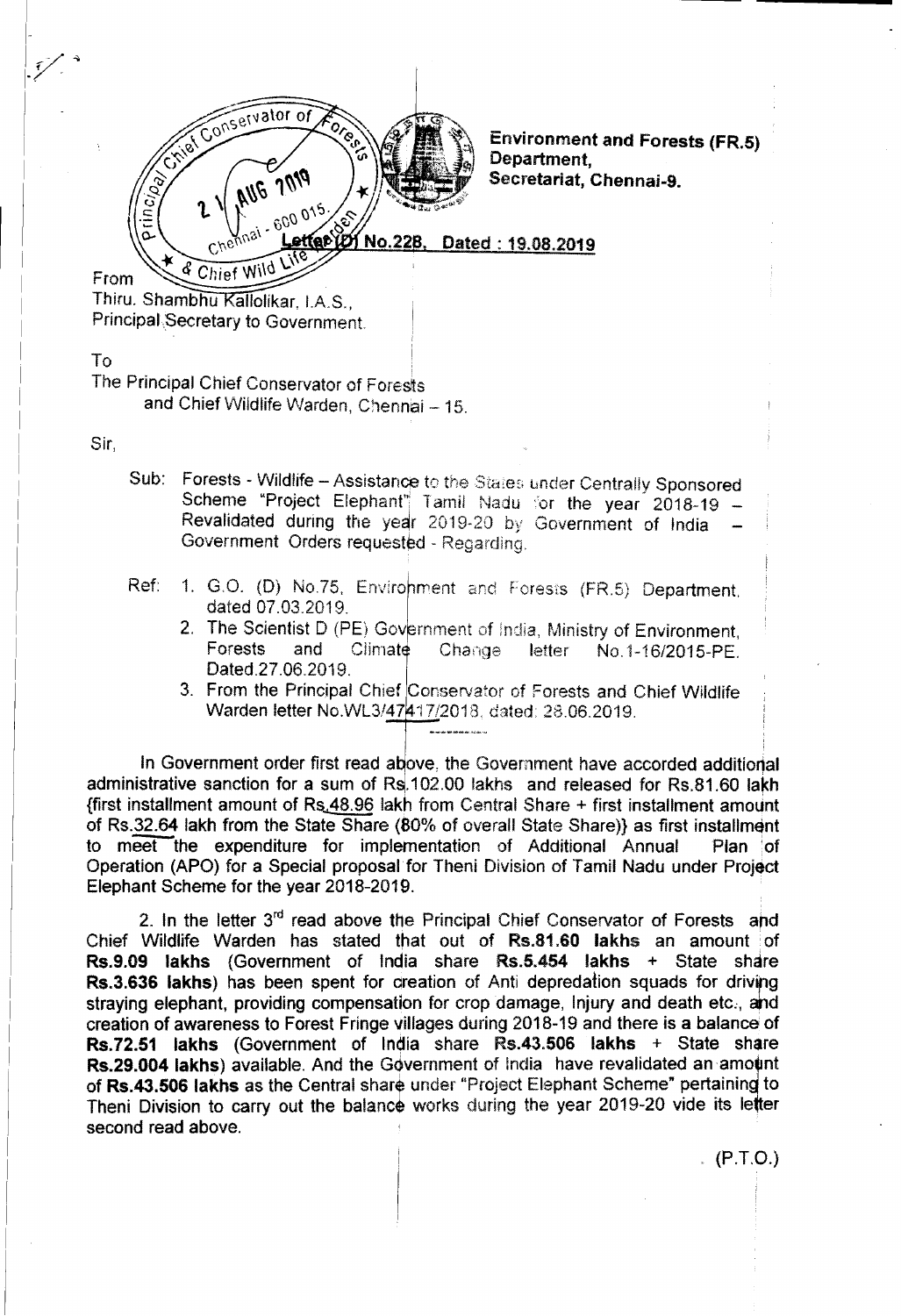3. In the circumstances stated in the letter 3<sup>nd</sup> read above, it is hereby authorized to incur an expenditure of RS.72.S1 lakhs (Government of India share **Rs.43.506** lakhs + State share Rs.29.004 lakhs) during the year 2019-2020 to carry out the balance works under Project Elephant Scheme pertaining to Theni Division of Tamil Nadu which was originally sanctioned in the Government Order first read above.

4. The expenditure shall be debited to the following head of account:-

 $4406$  - Capital Outlay on Forestry and Wildlife - 02 -Environmental Forestry and Wildlife -110 - Wildlife - Central Sector Schemes - SD - Project Elephant - Anamalai and Mudumalai -- 416 -- Major Works -- 01 -- Major Works

(Old OPC: 4406-02- 10-SD-1600)

(lFHRMS DPC: 4406-02-110-80-4'160'1)

5. Necessary aodltionai funds *v/H* be provided in Revised Estimate *I* Final Modified Appropriation 2019-2020 sanctioned in para 3 above. Pending provision of funds in Revised Estimate / Finel Modified Appropriation 2019-2020, the Principal Chief Conservator of Forests and Chief Wildlife Warden is authorized to incur the expenditure sanctioned in para 3 above. The Principal Chief Conservator of Forests and Chief Wildlife Warden is also requested to include the above item of expenditure sanctioned in Revised Estimate / Final Modified Appropriation 2019-2020 to the Finance (AHD&F) Department without fail.

6. The Principal Chief Conservator of Forests and Chief Wildlife Warden shall ensure that the terms and conditions laid down by the Government of India in their letter second read above should be followed strictly and he is advised to observe economy measures so as to keep the actual expenditure to the minimum.

7. The Principal Chief Conservator of Forests and Chief Wildlife Warden shall ensure the following:-

a. There shall be no duplication of nature and items of work being proposed in the same area under the State Scheme and other Centrally Sponsored Schemes such as wetlands eco-restoration, Eco-development and Integrated Development of Wildlife Habitats (!DWH) schemes etc.i-

b. All payments shall be made electronically only through bank transfer and no cash payments are to made by the Implementing Agency (IA).

c. Utilization Certificate (UC), Physical progress Report (PPR) and satellite photographs with date and latitude & longitude coordinates before and after completion of work must be furnished, to Government of Tamil Nadu in time.

(P.T.o.)